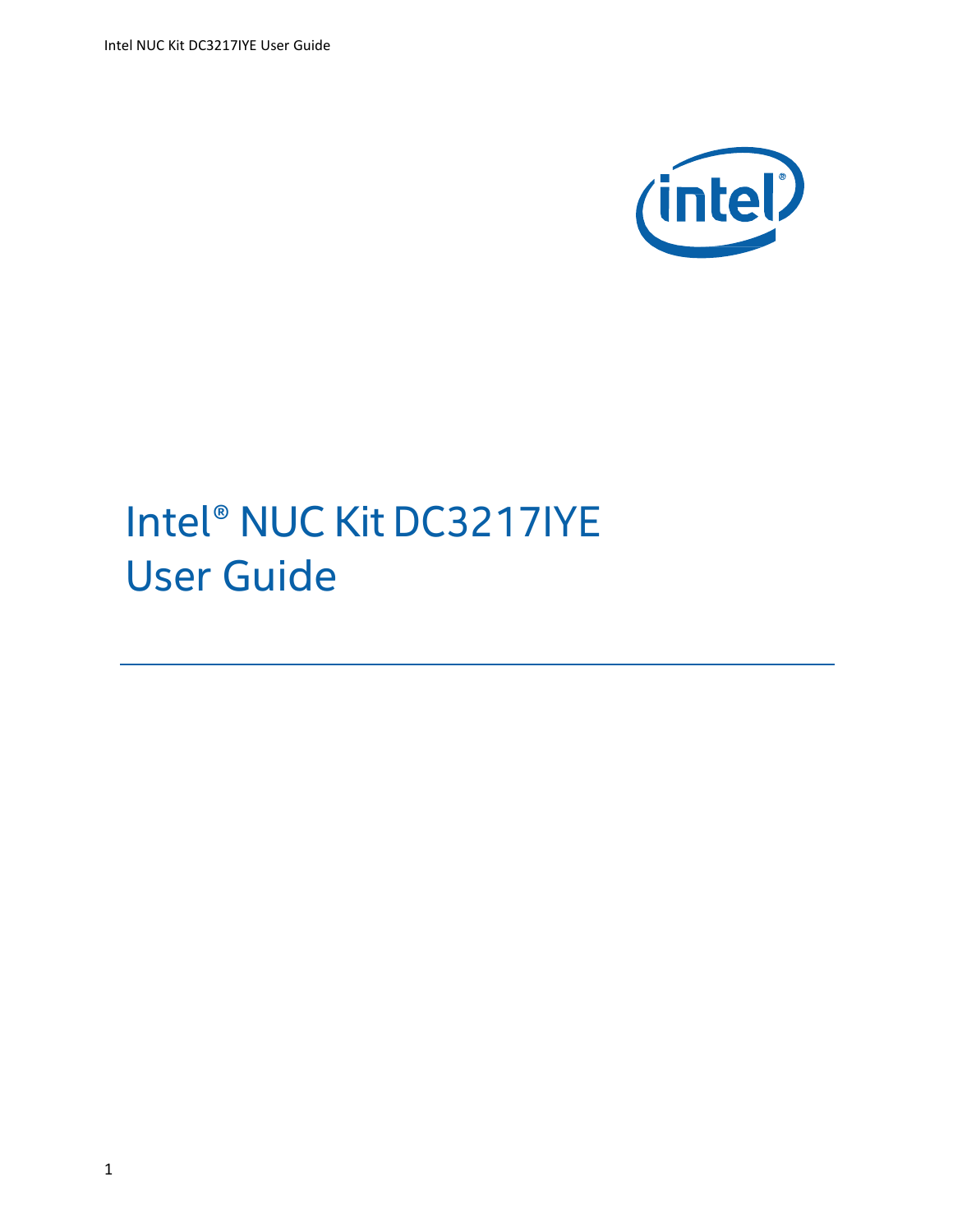#### **Before You Begin**

### **CAUTIONS**

*The procedures in this user guide assume familiarity with the general terminology associated with personal computers and with the safety practices and regulatory compliance required for using and modifying electronic equipment.*

*Disconnect the computer from its power source and from any telecommunications link or network before performing any of the procedures described in this guide. Failure to disconnect power, telecommunications links, or networks before you open the computer or perform any procedures can result in personal injury or equipment damage. Some circuitry on the board can continue to operate even though the front panel power button is off.*

Follow these guidelines before you begin:

- Always follow the steps in each procedure in the correct order.
- Set up a log to record information about your computer, such as model, serial numbers, installed options, and configuration information.
- Electrostatic discharge (ESD) can damage components. Perform the procedures described in this chapter only at an ESD workstation using an antistatic wrist strap and a conductive foam pad. If such a station is not available, you can provide some ESD protection by wearing an antistatic wrist strap and attaching it to a metal part of the computer chassis.

#### **Installation Precautions**

When you install and test the Intel NUC, observe all warnings and cautions in the installation instructions.

To avoid injury, be careful of:

- Sharp pins on connectors
- Sharp pins on circuit boards
- Rough edges and sharp corners on the chassis
- Hot components (such as SSDs, processors, voltage regulators, and heat sinks)
- Damage to wires that could cause a short circuit

Observe all warnings and cautions that instruct you to refer computer servicing to qualified technical personnel.

#### **Observe Safety and Regulatory Requirements**

If you do not follow these instructions, you increase your safety risk and the possibility of noncompliance with regional laws and regulations.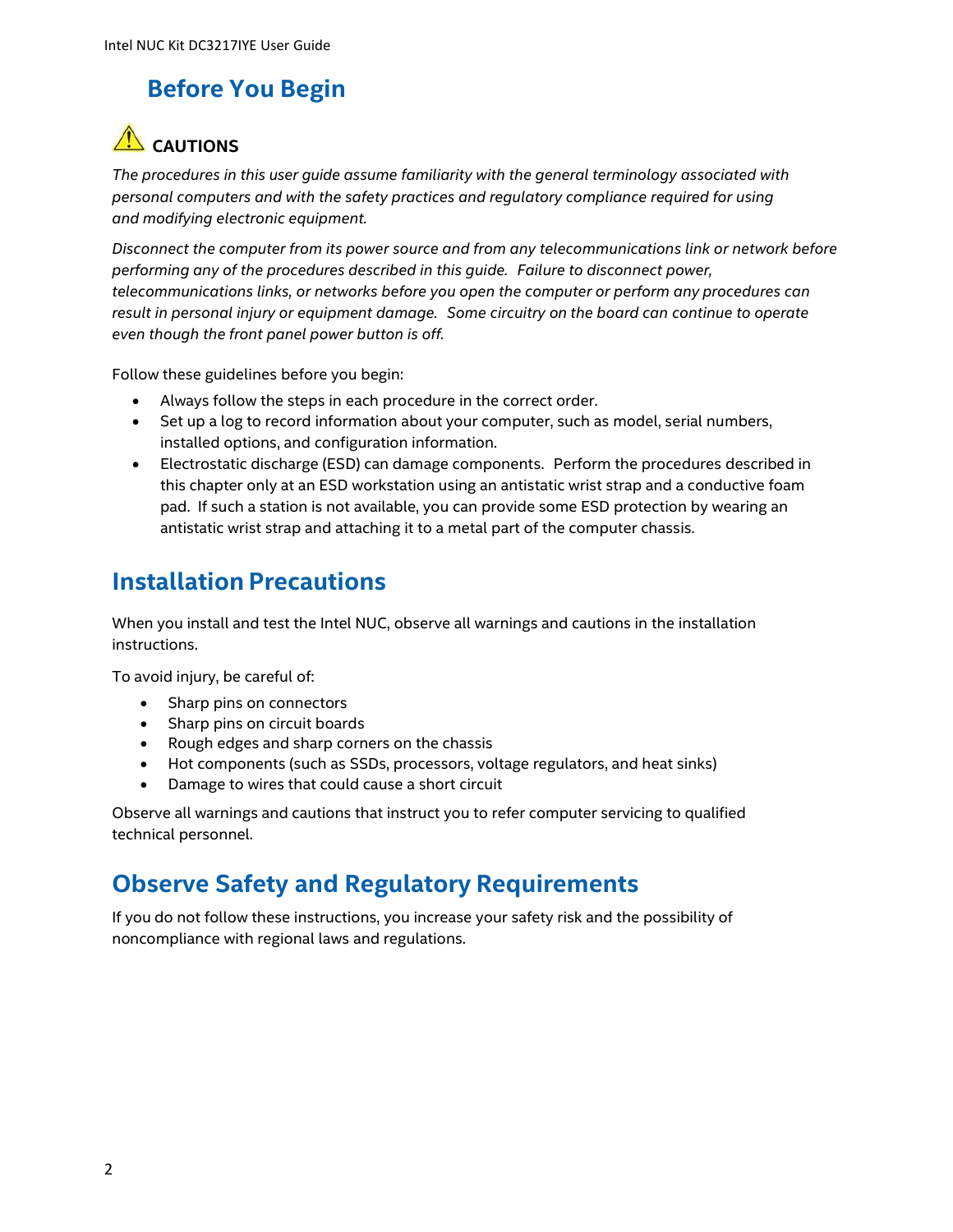#### **This guide tells you how to:**

- Install and remove memory
- Install a wireless card
- Install an mSATA SSD
- Install a VESA mount bracket
- Install an operating system
- Install the latest drivers

#### **Open the Intel NUC Chassis**

To open the Intel NUC chassis, follow these steps:

1. Unscrew the four corner screws on the bottom cover of the chassis and lift the cover.



#### **Installing and Removing Memory**

Intel NUC Kit DC3217IYE has two 204-pin SO-DIMM sockets. Memory requirements:

- 1.5V DDR3 or 1.35V DDR3L (low voltage) memory
- 1333 MHz or 1600 MHz SO-DIMMs
- Non-ECC

For a list of tested memory, go to the **System Memory** page on the Support site:

#### **Install SO-DIMMs**

If you plan to install just one SO-DIMM, install it in the lower memory socket.

To install the SO-DIMMs, follow these steps:

1. Observe the precautions in "Before You Begin" on page 2.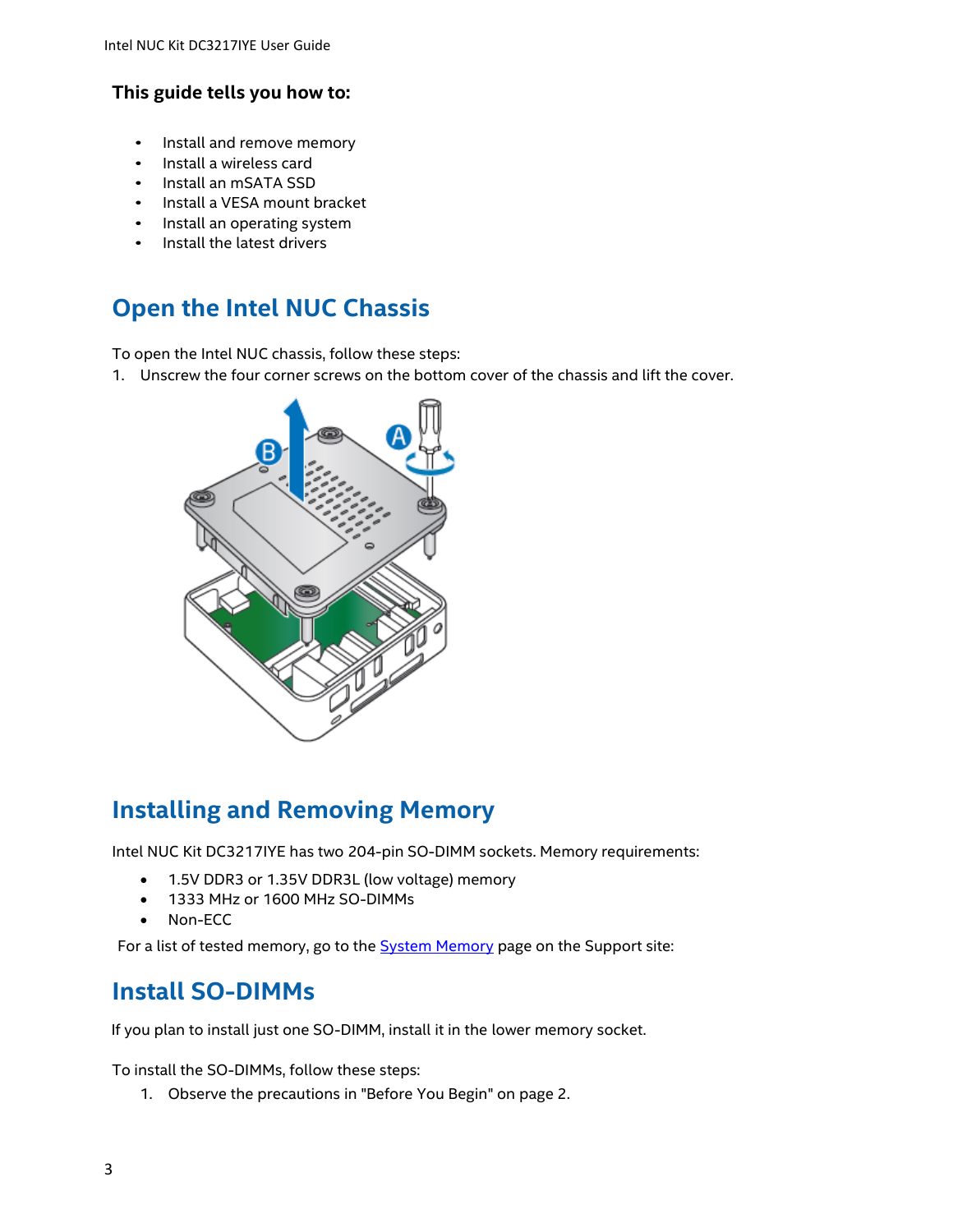2. Turn off all peripheral devices connected to the computer. Turn off the computer and disconnect the AC power cord.



- 3. Align the small notch at the bottom edge of the SO-DIMM with the key in the socket.
- 4. Insert the bottom edge of the SO-DIMM into the socket.
- 5. When the SO-DIMM is inserted, push down on the outer edge of the SO-DIMM until the retaining clips snap into place. Make sure the clips are firmly in place.

#### **Removing SO-DIMMs**

To remove a SO-DIMM, follow these steps:

- 1. Observe the precautions in "Before You Begin" on page 2.
- 2. Turn off all peripheral devices connected to the computer. Turn off the computer.
- 3. Remove the AC power cord from the computer.
- 4. Remove the computer's cover.
- 5. Gently spread the retaining clips at each end of the SO-DIMM socket. The SO-DIMM pops out of the socket.
- 6. Hold the SO-DIMM by the edges, lift it away from the socket, and store it in an anti-static package.
- 7. Reinstall and reconnect any parts you removed or disconnected to reach the SO-DIMM sockets.
- 8. Replace the computer's cover and reconnect the AC power cord.

#### **Installing a Mini-PCIe Wireless Adapter**

Only the following wireless adapters have been evaluated for regulatory compliance for use with the Intel NUC Kit DC3217IYE in all regions:

- Intel® Centrino® Advanced-N 6235
- Intel® Centrino® Advanced-N 6205
- Intel® Centrino® Wireless-N 2230
- Intel® Centrino® Wireless-N 2200
- Intel® Dual Band Wireless-AC 7260 + Bluetooth\*
- Intel® Dual Band Wireless-N 7260 + Bluetooth
- Intel® Dual Band Wireless-N 7260
- Intel® Wireless-N 7260 + Bluetooth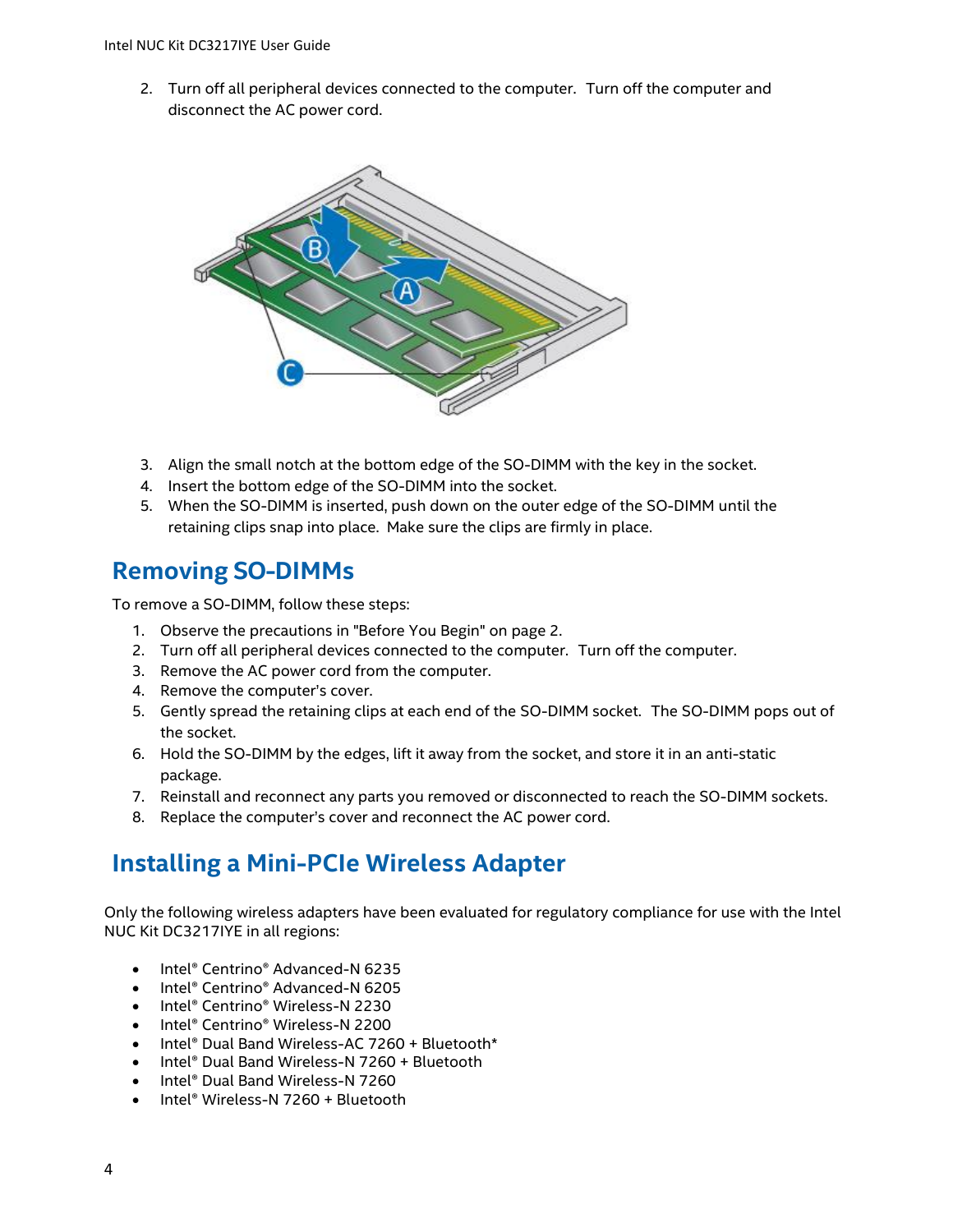The operation of any other wireless adapter with Intel® NUC Kit DC3217IYE, other than those listed above, may violate regulatory compliance requirements for your region.

For more information on wireless adapters, go to: [http://www.intel.com/support/wireless/wlan.](http://www.intel.com/support/wireless/wlan)

## **CAUTION**

*When installing a Mini-PCIe wireless adapter on the Intel NUC, ensure that the adapter is fully seated in the connector before you power on the system. If the adapter is not fully seated in the connector, an electrical short may result across the connector pins. Depending on the over-current protection of the power supply, certain Intel NUC components and/or traces may be damaged.*

#### **Install a Mini-PCIe Wireless Adapter**

Follow these instructions to install a Mini-PCIe wireless adapter:

- 1. Observe the precautions in "Before You Begin" on page 2.
- 2. Remove the small silver screw from the metal standoff on the motherboard (A).



- 3. Align the small notch at the bottom edge of the wireless card with the key in the connector.
- 4. Insert the bottom edge of the wireless card into the connector (B).

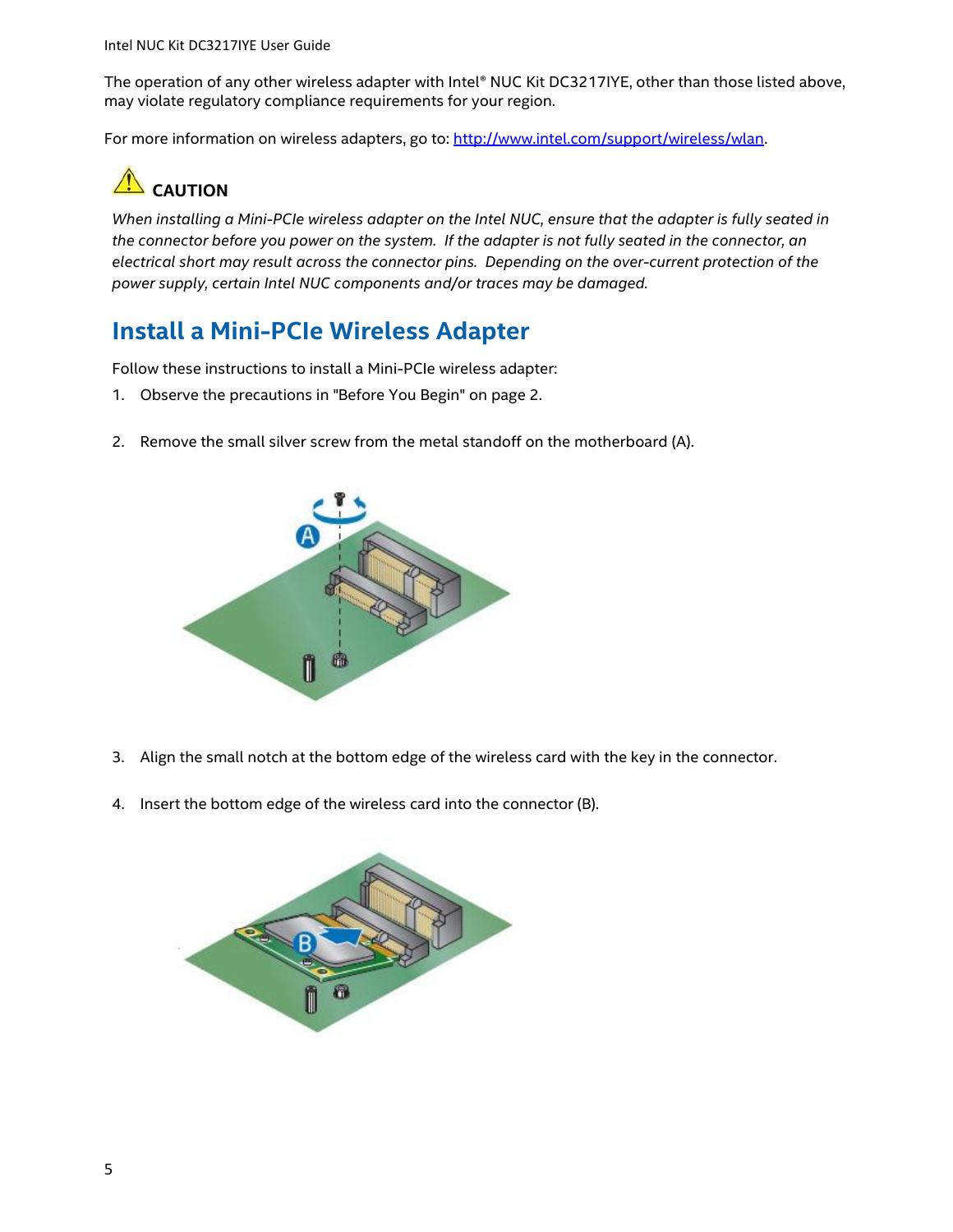5. Secure the wireless card to the standoff with the small silver screw (C).



- 6. Remove the black tape holding the two wireless antennas.
- 7. Slide the clear plastic protective sleeve down onto the antenna wires, away from the connectors at the ends of the antennas (D).

**CAUTION** Do not attempt to pull the plastic protectors off the ends of the antennas. Doing so is likely to damage the metal leads of the antennas.



8. Attach the antenna leads to the connectors on the wireless card (E).

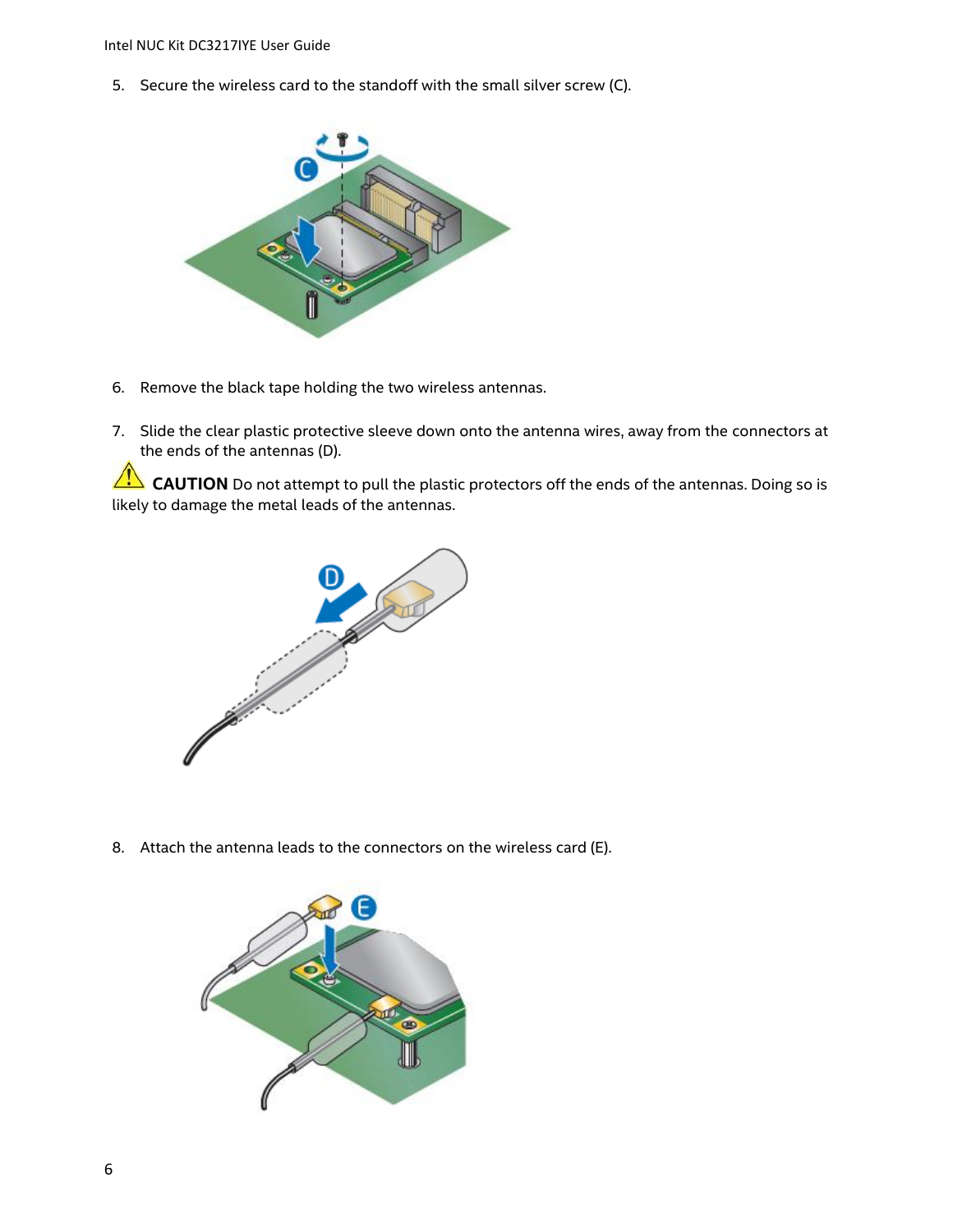#### **Install an mSATA SSD**

For a list of tested mSATA drives, go to the [Tested Peripherals](http://www.intel.com/support/motherboards/desktop/sb/CS-033763.htm) page on the Support site.

Follow these instructions to install an mSATA SSD:

- 1. Observe the precautions in "Before You Begin" on page 2.
- 2. Remove the small silver screw from the metal standoff on the motherboard (A).



- 3. Align the small notch at the bottom edge of the mSATA card with the key in the connector.
- 4. Insert the bottom edge of the mSATA card into the connector (B).



5. Secure the card to the standoff with the small silver screw (C).

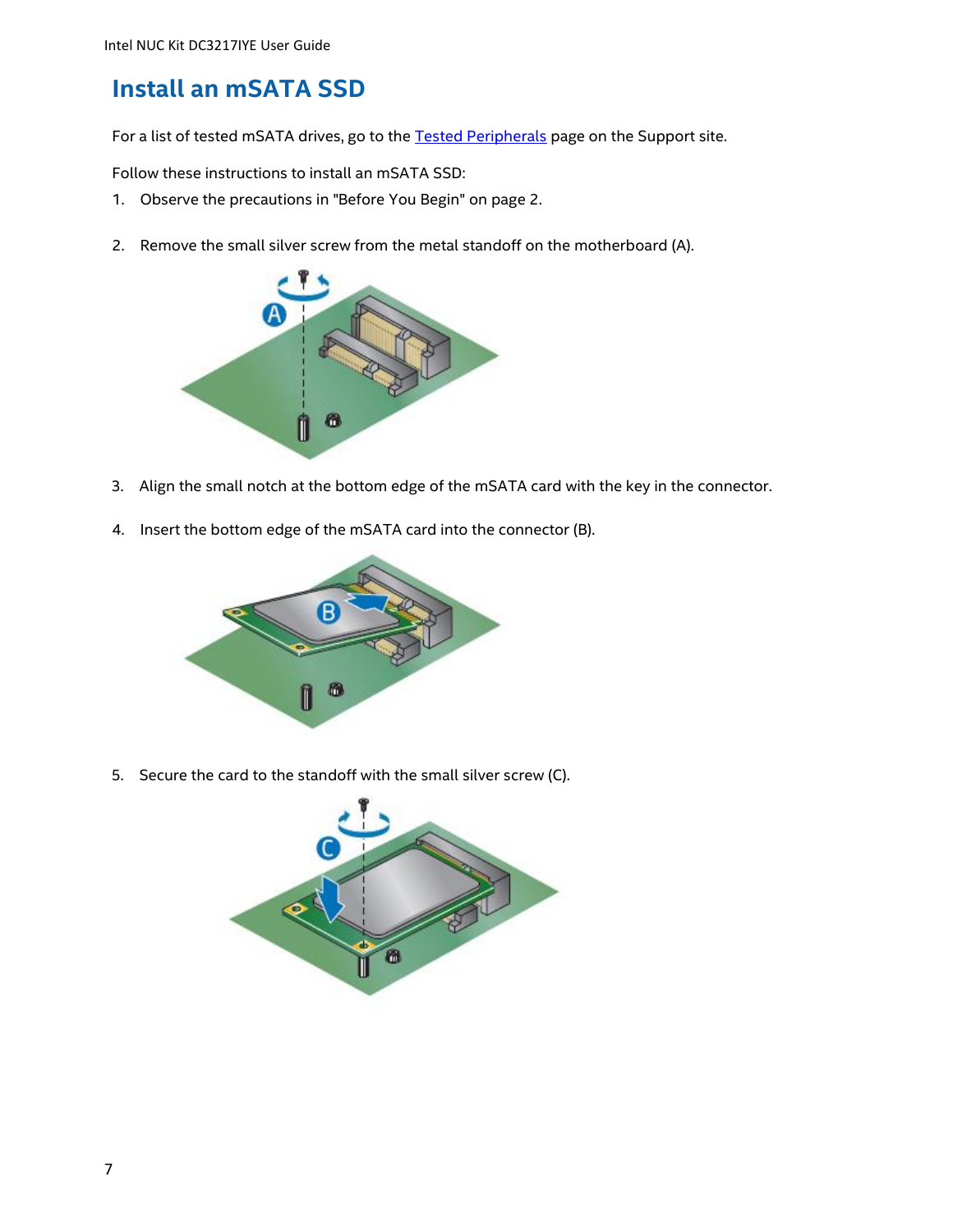#### **Close the Chassis**

After all components have been installed, close the Intel NUC chassis. Intel recommends this be done by hand with a screwdriver to avoid over-tightening and possibly damaging the screws.



#### **Attach and Use the VESA Bracket (Optional)**

Follow these instructions to attach and use the VESA mount bracket:

1. Using the four small black screws that were included in the box, attach the VESA bracket to the back of the monitor or TV.

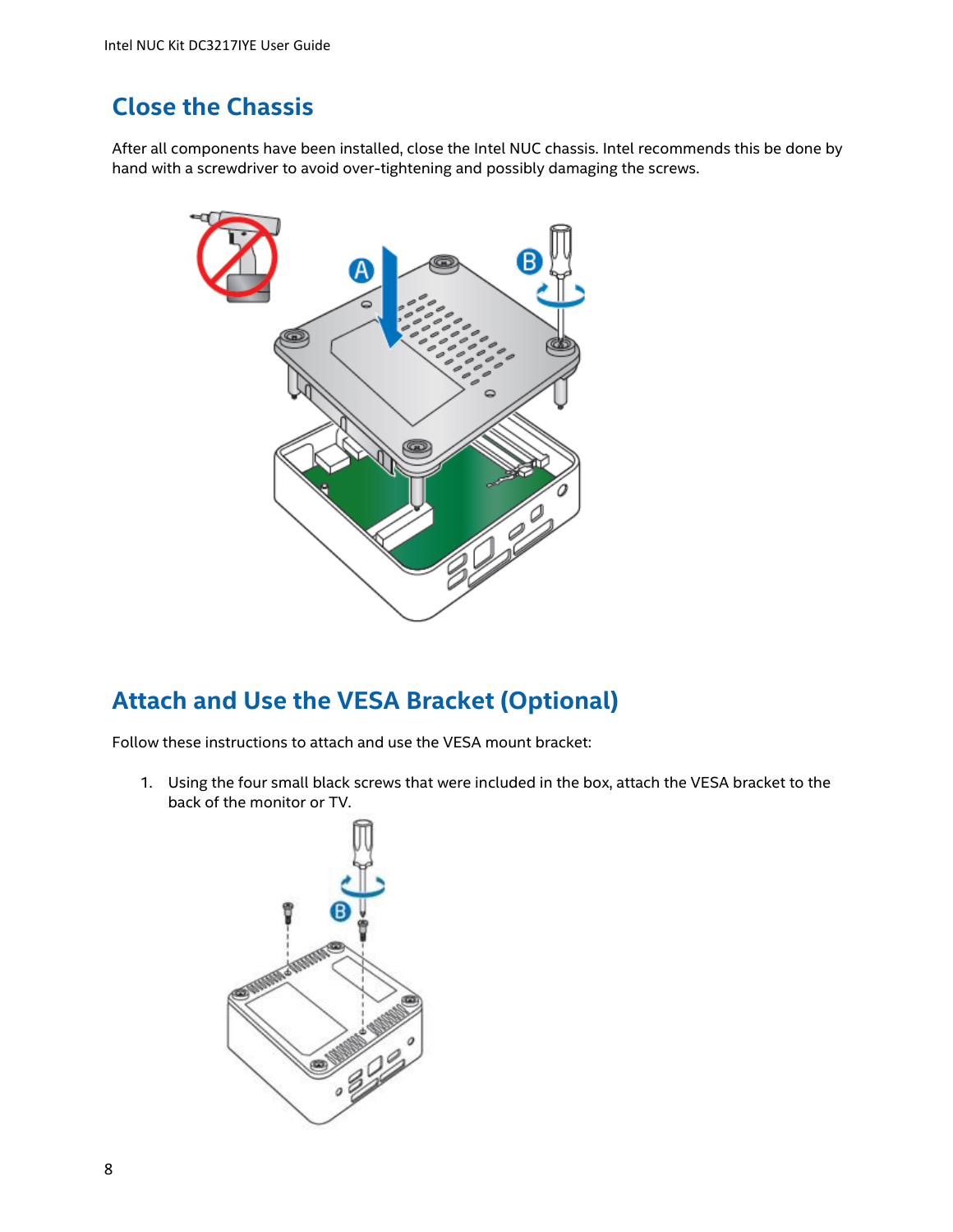2. Attach the two slightly larger black screws to the bottom chassis cover of the Intel NUC.



3. Slide the Intel NUC onto the VESA mount bracket.



#### **Install an Operating System**

Refer t[o Supported Operating Systems](http://www.intel.com/support/motherboards/desktop/sb/CS-034034.htm) for a list of Intel-validated Windows\* operating systems, as well as versions of Linux that have been reported as compatible by Intel NUC owners.

Refer t[o Operating System](http://www.intel.com/support/motherboards/desktop/sb/CS-033935.htm) Installation for system requirements and installation steps.

#### **Install Intel NUC Drivers**

To download the latest Microsoft\* Windows\* drivers and BIOS updates, go to **Download Center**:

Drivers are available for the following features:

- Chipset
- **•** Graphics
- Intel® ME
- Intel® Rapid Start Technology
- Intel® Rapid Storage Technology
- Intel® Smart Connect Technology
- LAN